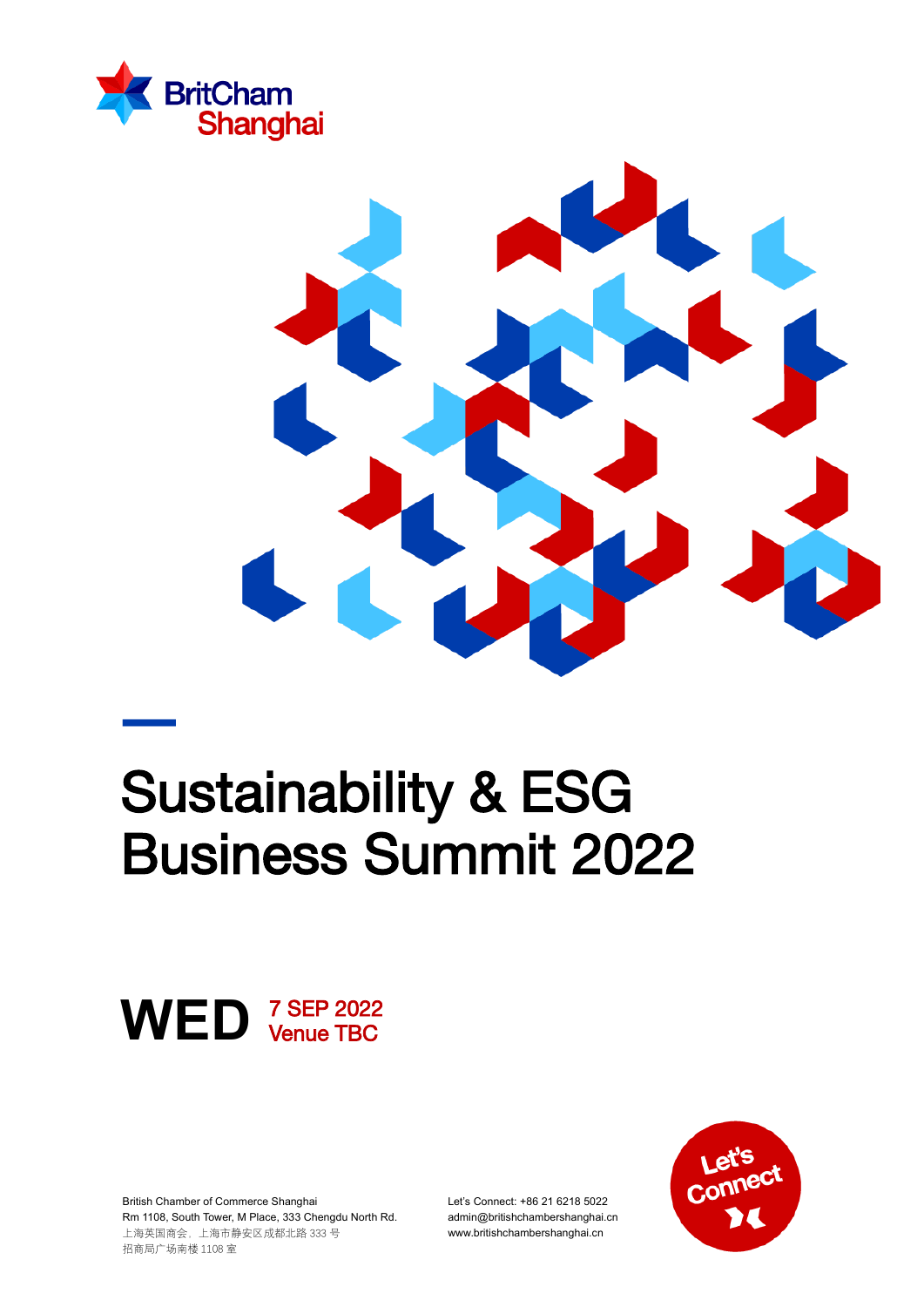

# About the Chamber

The British Chamber of Commerce Shanghai is a dynamic network of international businesses operating in China. Member companies and individuals are the heart of our organisation. We advocate best practices, we share knowledge, and we build long-lasting trustworthy friendships.

Our purpose is to make connections: connections that provide opportunities, empower businesses, and unite our community.

The Chamber continues to host 100+ events with 4,000+ attendees year after year, including high-level VIP visits, gala balls, sports tournaments, and national British Business Awards.

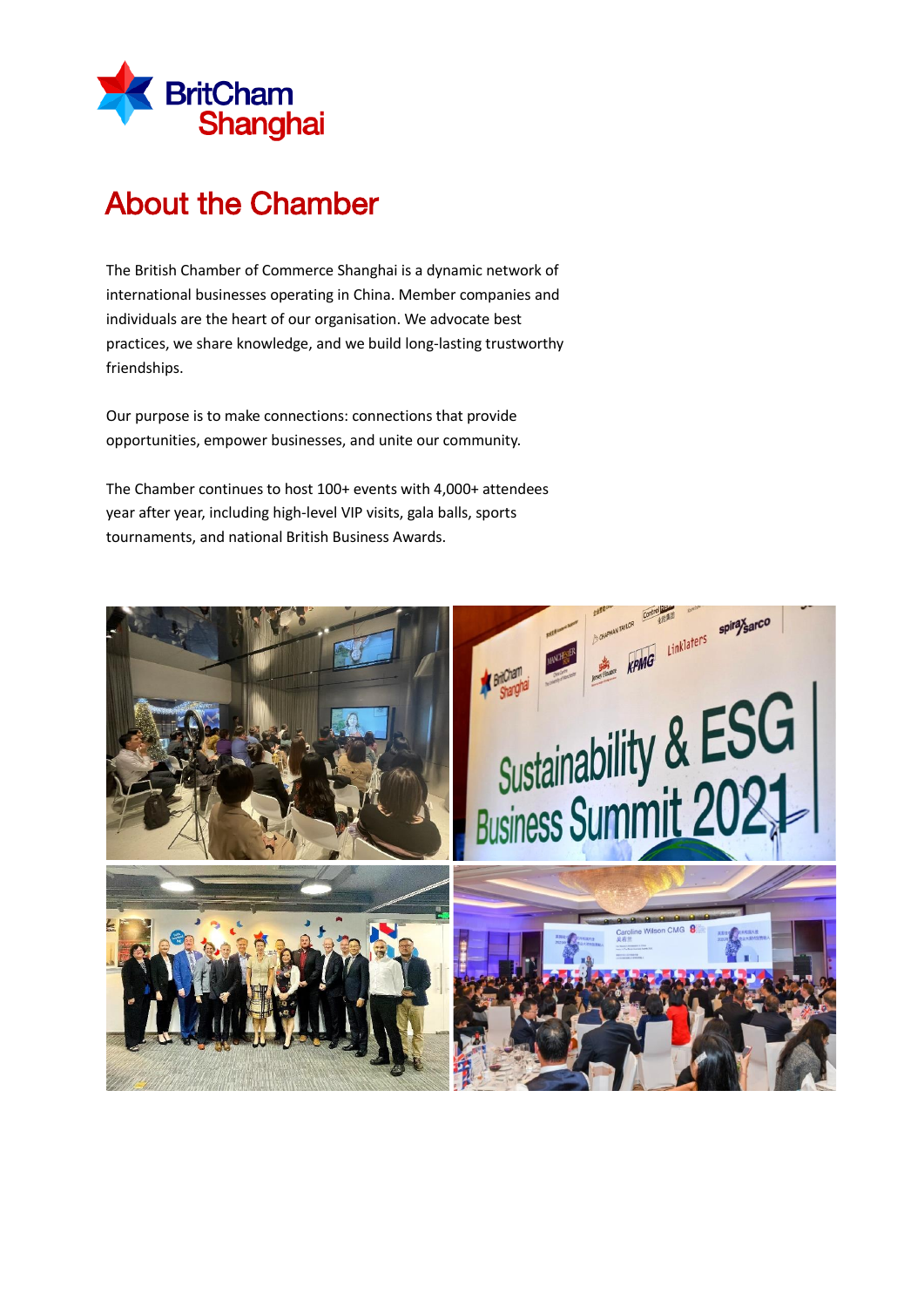

# About the Sustainability & ESG Business Summit

The Sustainability & ESG Business Summit is an annual event organised by the British Chamber of Commerce in Shanghai, gathers together British and Chinese business leaders, policymakers and thought leaders to discuss the latest trends and the future of sustainable best practices in China and around the world.

The inaugural Summit was held at Mandarin Oriental Pudong, Shanghai. **Head of China Office of UN Global Compact** Ms Meng Liu, **British Consul-General Shanghai** Chris Wood, and **BritCham Shanghai Chair** Ray Chisnall attended and delivered speeches at the Summit. **COP26 High Level Champion** Nigel Topping, and **Global CEO of Unilever** Alan Jope, both sent over video messages. The half-day agenda of the Summit featured **six keynote speeches** and **four panel discussions** with nearly **30 speakers**.

The Summit is an opportunity to exchange ideas and gain new knowledge from leaders in various fields of sustainability.



#### **KEY TOPICS - 2021**

#### **Keynotes:**

- Elevating Corporate Ambition and Action to accelerate the Paris Agreement and Sustainable Development Goals (SDGs)
- Sustainability and COP26
- From risk to opportunity: how ESG compliance can make or break a business
- China's carbon emission trading system and trading market
- Connection and Integration Responsible Supply Chain and ESG Management

#### **Panels:**

- How to create and maintain a sustainable business?
- Net Zero Carbon and the Circular Economy in China
- Enabling ESG investment through common principles and alignment
- The impact of fashion has on the environment and what fashion businesses are doing to tackle those issues

Further details[: 2021 Event |](https://www.britishchambershanghai.cn/events/britcham-shanghai-sustainability-summit) [2021 News](https://www.britishchambershanghai.cn/news/britcham-shanghai-hosts-sustainability-esg-summit)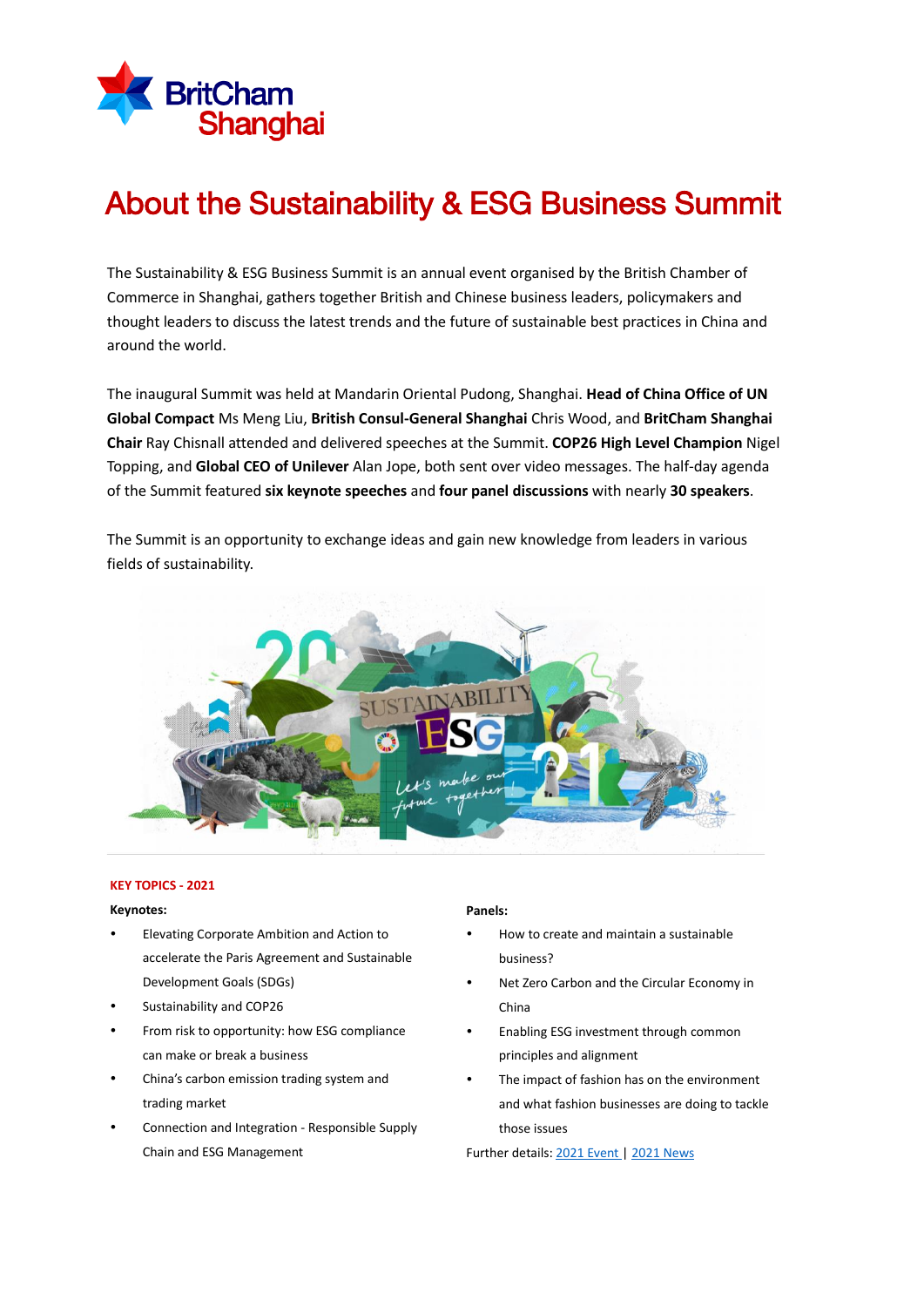

# Sponsorship Opportunity

### Be part of the Sustainability & ESG Business Summit 2022 and raise your profile in the wider business community across Shanghai.

**Corporate Sponsor - RMB 50,000** (exclusive of 6% VAT tax)

#### **Before the Event**

- Large company logo displayed on all pre-event promotional material\*
- Company advertisements to be inserted into event-related WeChat posts and EDM posts with hyperlinks (up to four; content needs to be approved by the Chamber)
- Announcement in the Chamber newsletter upon signing the sponsorship (company intro included)
- Large company logo on the event e-tickets

#### **At the Event**

- If applicable, speaking opportunity on one of the panels
- 10 free tickets for colleagues and clients
- Large company logo on the stage backdrop
- One table at the foyer to showcase products/services
- Verbal recognition at the event
- Corporate video to be played during breaks (maximum 60 seconds; content needs to be approved by the Chamber)

#### **After the Event**

- Large logo display in the post-event review
- One WeChat promotion opportunity to be used before 31 December 2022
- Content to be provided by the Sponsor (content needs to be approved by the Chamber)

*\*Depending on the time of sponsorship agreement.*



*To view more photos from the 2021 Summit[: https://live.photoplus.cn/live/pc/23641966/#/live](https://live.photoplus.cn/live/pc/23641966/#/live)*